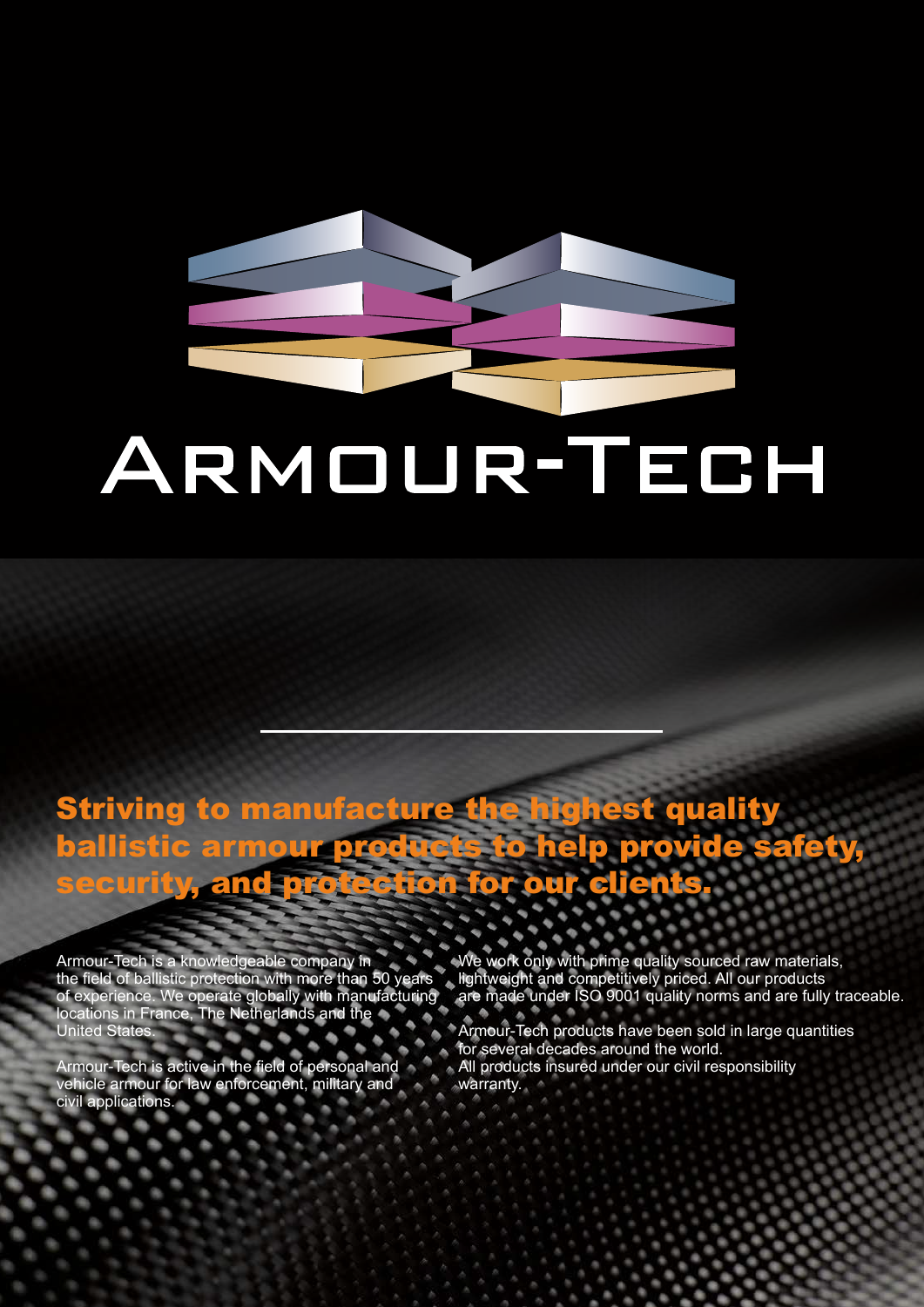#### UHMWPE BALLISTIC PLATES LEVEL NIJ III or III+

#### **Specials: NIJ IIIA+rifle to III++**

- Single curve or SAPI  $\mathcal{L}_{\mathcal{A}}$
- $\blacksquare$  Multi-hit plates for ballistic vest and plate carrier
- $\blacksquare$  All plates are designed for ballistic stop inside the plate
- Sizes S, M, L, XL or European
- **Fabric or Linex finish**
- **25x30 cm ESAPI, finished** NIJ III ICW: 1.42 kg NIJ III Stand Alone: 1.61 kg NIJ III+AK47 MSC ICW: 1.53 kg NIJ III+AK47 MSC Stand Alone: 1.72 kg
- **25x30 cm Shooter's, finished** NIJ III ICW: 0.83 kg NIJ III Stand Alone: 1 kg NIJ III+AK47 MSC ICW: 0.96 kg NIJ III+AK47 MSC Stand Alone: 1.13 kg

#### CERAMIC BALLISTIC PLATES LEVEL NIJ IV

- Specials: SS109, BZ, P80, B32, IV+specials (DBP, WC, high velocities, ..)
- Single curve or SAPI
- **Multi-hit plates for ballistic vest and plate carrier**
- **Shockproof**
- **All plates are designed for ballistic stop inside the plate**
- Sizes S, M, L, XL or European
- **Fabric or Linex finish**
- **25x30 cm ESAPI**, finished, ceramic border-to-border NIJ IV ICW: 3.15 kg, NIJ IV Stand Alone: 2.75 kg
- **24x29 cm ESAPI**, finished, ceramic border-to-border
- NIJ IV ICW: 2.16 kg, NIJ IV Stand Alone: 2.25 kg



## ARES 800 BALLISTIC SHIELDS LEVEL NIJ IIIA+ to NIJ IV (full or partial)

- Flat or single curve, multi-hit, including viewport
- Flat: 40x60 cm / 50x75 cm / 50x100 cm / 67x134 cm
- Single curve: 40x75 cm / 45x80 cm / 45x90 cm / 50x90 cm / 50x100 cm / 60x90 cm / 60x100 cm
- **Extremely lightweight with comfort at the forefront**
- **T** Viewport: From 28 to 56 mm thickness. No ballistic gaps! (overlaps & bolts)
- **45x80 cm rectangular**
- NIJ III+AK47 MSC, finished as per picture: 12 kg
	- NIJ IV add-on panel, 30x40 cm: +5 kg

Accesories: Textile carrying sling, hands-free **frontal** carrying loop, hands-free **back** carrying system, lamps (cable protected), standing foot, etc..



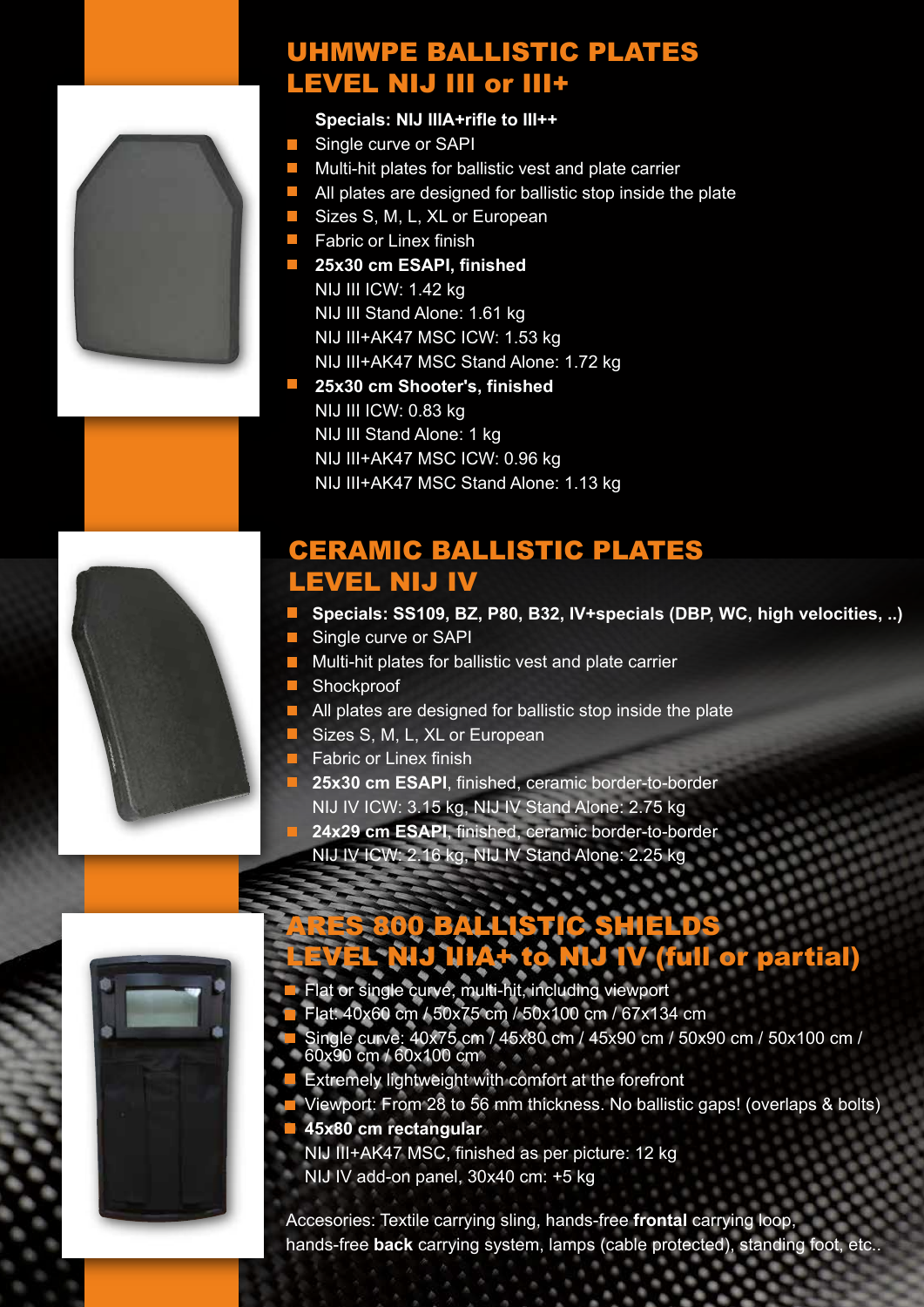

### CERAMIC BALLISTIC SHIELDS FULL LEVEL NIJ IV

- Single curve, multi-hit
- 50x90 cm ergonomic
- **AVAILABLE:** Tailor made sizes or trapezoides
- $\blacksquare$  Chemical, fire / flame, water / rain / humidity proof fabric surface
- **PU moulded edge protection**
- $\blacksquare$  Metal-composite, bolt-free stationary or none-stationary handle system
- **Fire / flame Velcro bandings**
- No ballistic gaps!
- **45x80 cm rectangular**
- NIJ IV and inferior, finished as per picture: 17.4 kg

#### **7-year warranty**

Accesories: Textile carrying sling, hands-free **frontal** carrying system, autonomous high intensity / multi-point lamps (cable protected), soft ballistic leg skirt, carry bag, episcope, etc..



#### ALTERNATIVE SHIELDS

- Ballistic blanket based on UHMWPE against fragmentation / blast / NIJ IIIA, 4 kg/m2 highly flexible
- Hand-held shields against 5.7x28 SS190, 7.62x39 AK47 M67, etc..
- $\blacksquare$  Training shields



# BALLISTIC HELMETS

- PASGT, MICH, ACH, tailor cuts High-cut helmet, with Velcro (optional: NVG mount, rails) Sizes S, M, L, XL or European
- Size: M, L: full NIJ IIIA: 975 to 1140 grams, finished
- 7-year warranty